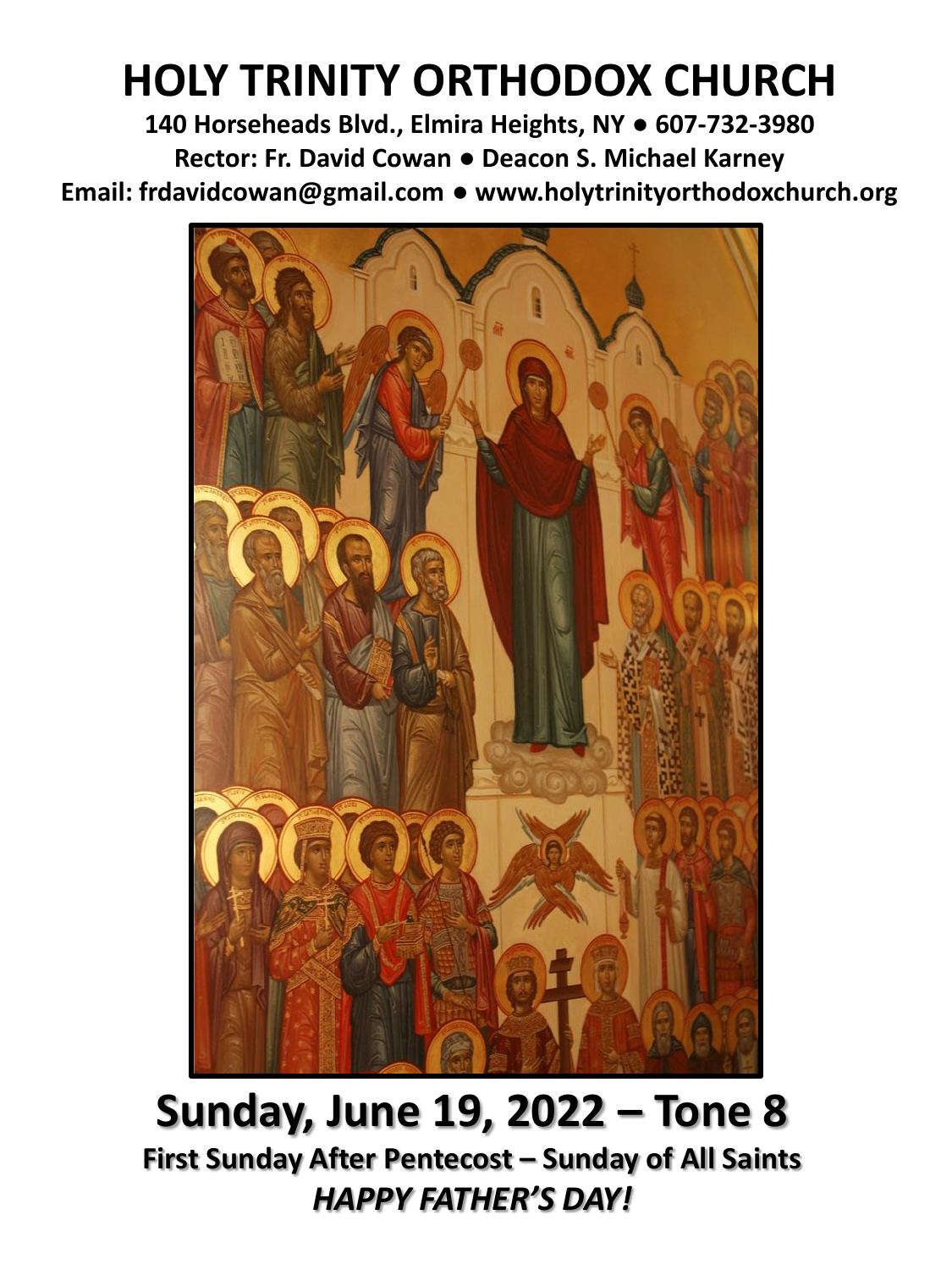## **SERVICES AND ACTIVITIES**

### *Most Services May Be Joined by Live Stream at Web Address [www.facebook.com/htocelmiraheights](http://www.facebook.com/htocelmiraheights) or go to [www.YouTube.com](http://www.youtube.com/) and search for "Holy Trinity Church Elmira Heights NY"*

|                                                                                                           | Today - Sunday of All Saints                                       |  |  |  |  |  |
|-----------------------------------------------------------------------------------------------------------|--------------------------------------------------------------------|--|--|--|--|--|
| 8:40 AM                                                                                                   | Third and Sixth Hours                                              |  |  |  |  |  |
| 9:00 AM                                                                                                   | Divine Liturgy, followed by Father's Day Brunch - All Are Invited! |  |  |  |  |  |
| Monday, June 20                                                                                           |                                                                    |  |  |  |  |  |
| 6:30 PM                                                                                                   | Parish Council Meeting – in the Church                             |  |  |  |  |  |
| Thursday, June 23                                                                                         |                                                                    |  |  |  |  |  |
| 6:30 PM                                                                                                   | Great Vespers & Litya – Nativity of Saint John the Baptist         |  |  |  |  |  |
| Friday, June 24 – Feast of the Nativity of Saint John the Forerunner and Baptist of our Lord Jesus Christ |                                                                    |  |  |  |  |  |
| 8:40 AM                                                                                                   | Third and Sixth Hours                                              |  |  |  |  |  |
| 9:00 AM                                                                                                   | Divine Liturgy                                                     |  |  |  |  |  |
| Saturday, June 25                                                                                         |                                                                    |  |  |  |  |  |
| 4:00 PM                                                                                                   | Youth Choir – In the Church                                        |  |  |  |  |  |
| $5:00$ PM                                                                                                 | Great Vespers; Private Confession Available Afterward              |  |  |  |  |  |
| Sunday, June 26                                                                                           |                                                                    |  |  |  |  |  |
| 8:40 AM                                                                                                   | Third and Sixth Hours                                              |  |  |  |  |  |
| $9:00 \text{ AM}$                                                                                         | Divine Liturgy, Followed by Fellowship Hour Downstairs             |  |  |  |  |  |



- Week 1: Sunday, July 3 Friday, July 8 -- Family Week
- Week 2: Sunday, July 10 Saturday, July 16 -- Horse Week 1
- Week 3: Sunday, July 17 Saturday, July 23 -- Mish Mash Week
- Week 4: Sunday, July 24 Saturday, July 30 -- Horse Week 2

Week 5: Sunday, July 31 - Saturday, August 6 -- Teen Week

standrewscamp.org

## THANK YOU TO ALL WHO PARTICIPATED IN THE CHURCH SCHOOL PICNIC!

We had a very enjoyable time together last Sunday at Harris Hill. Many thanks to all who organized, cooked, chaperoned, set up, and cleaned up!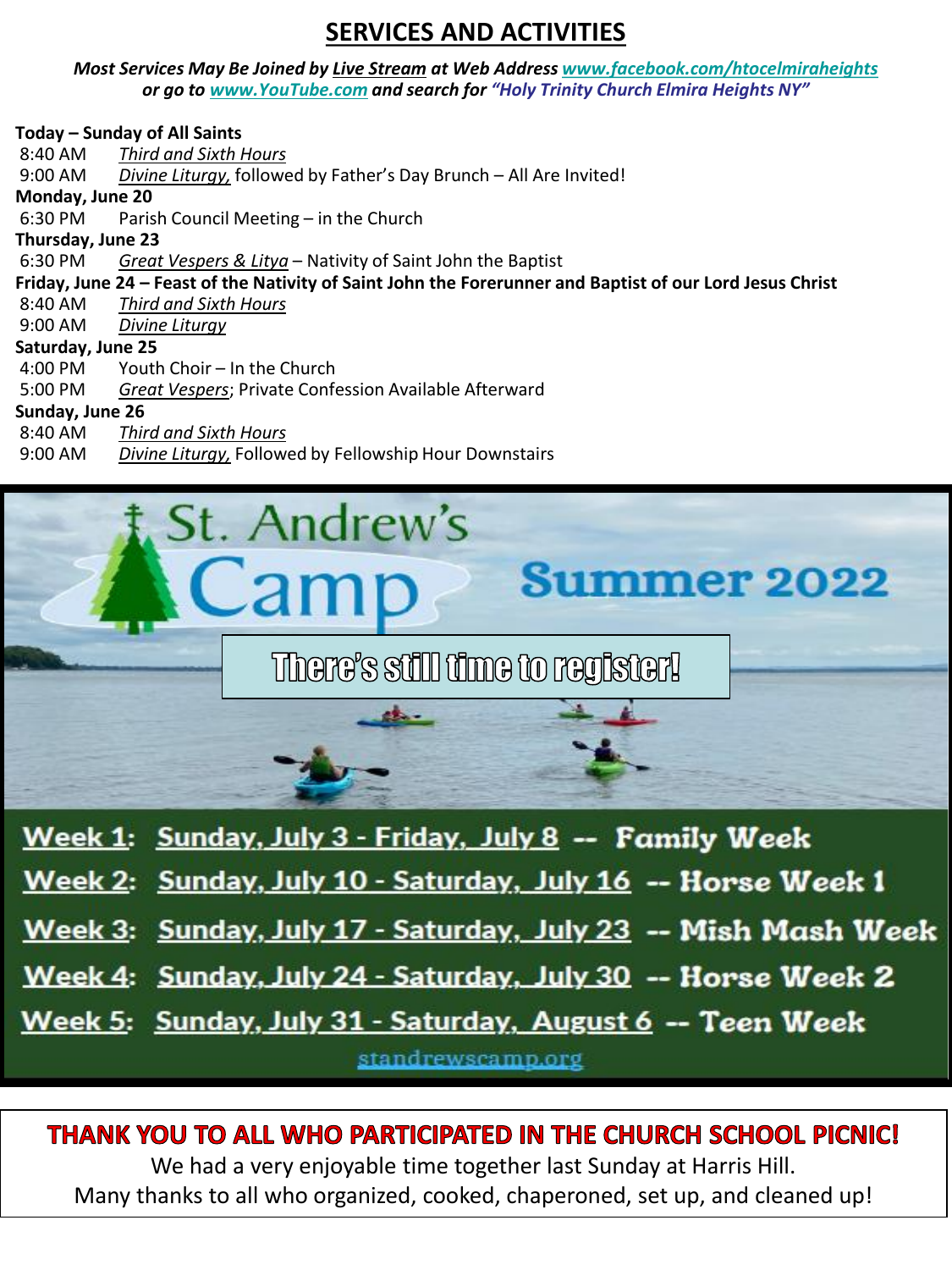**TODAY'S EPISTLE Hebrews 11:33-12:2** Brethren: the time would fail me to tell of Gideon and Barak and Samson and Jephthah, also of David and Samuel and the prophets, who through faith subdued kingdoms, worked righteousness, obtained promises, stopped the mouths of lions, quenched the violence of fire, escaped the edge of the sword, out of weakness were made strong, became valiant in battle, turned to flight the armies of the aliens. Women received their dead raised to life again. Others were tortured, not accepting deliverance, that they might obtain a better resurrection. Still others had trial of mockings and scourgings, yes, and of chains and imprisonment. They were stoned, they were sawn in two, were tempted, were slain with the sword. They wandered about in sheepskins and goatskins, being destitute, afflicted, tormented – of whom the world was not worthy. They wandered in deserts and mountains, in dens and caves of the earth. And all these, having obtained a good testimony through faith, did not receive the promise, God having provided something better for us, that they should not be made perfect apart from us. Therefore we also, since we are surrounded by so great a cloud of witnesses, let us lay aside every weight, and the sin which so easily ensnares us, and let us run with endurance the race that is set before us, looking unto Jesus, the author and finisher of our faith, who for the joy that was set before Him endured the cross, despising the shame, and has sat down at the right hand of the throne of God. **TODAY'S GOSPEL Matthew 10:32-33, 37-38, 19:27-30** Our Lord said, "Therefore whoever confesses Me before men, him I will also confess before My Father who is in heaven. But whoever denies Me before men, him I will also deny before My Father who is in heaven. He who loves father or mother more than Me is not worthy of Me. And he who loves son or daughter more than Me is not worthy of Me. And he who does not take his cross and follow after Me is not worthy of Me. Then Peter answered and said to Him, "See, we have left all and followed You. Therefore what shall we have?" So Jesus said to them, "Assuredly I say to you, that in the regeneration, when the Son of Man sits on the throne of His glory, you who have followed Me will also sit on twelve thrones, judging the twelve tribes of Israel. And everyone who has left houses or brothers or sisters or father or mother or wife or children or lands, for My name's sake, shall receive a hundredfold, and inherit eternal life. But many who are first will be last, and the last first."